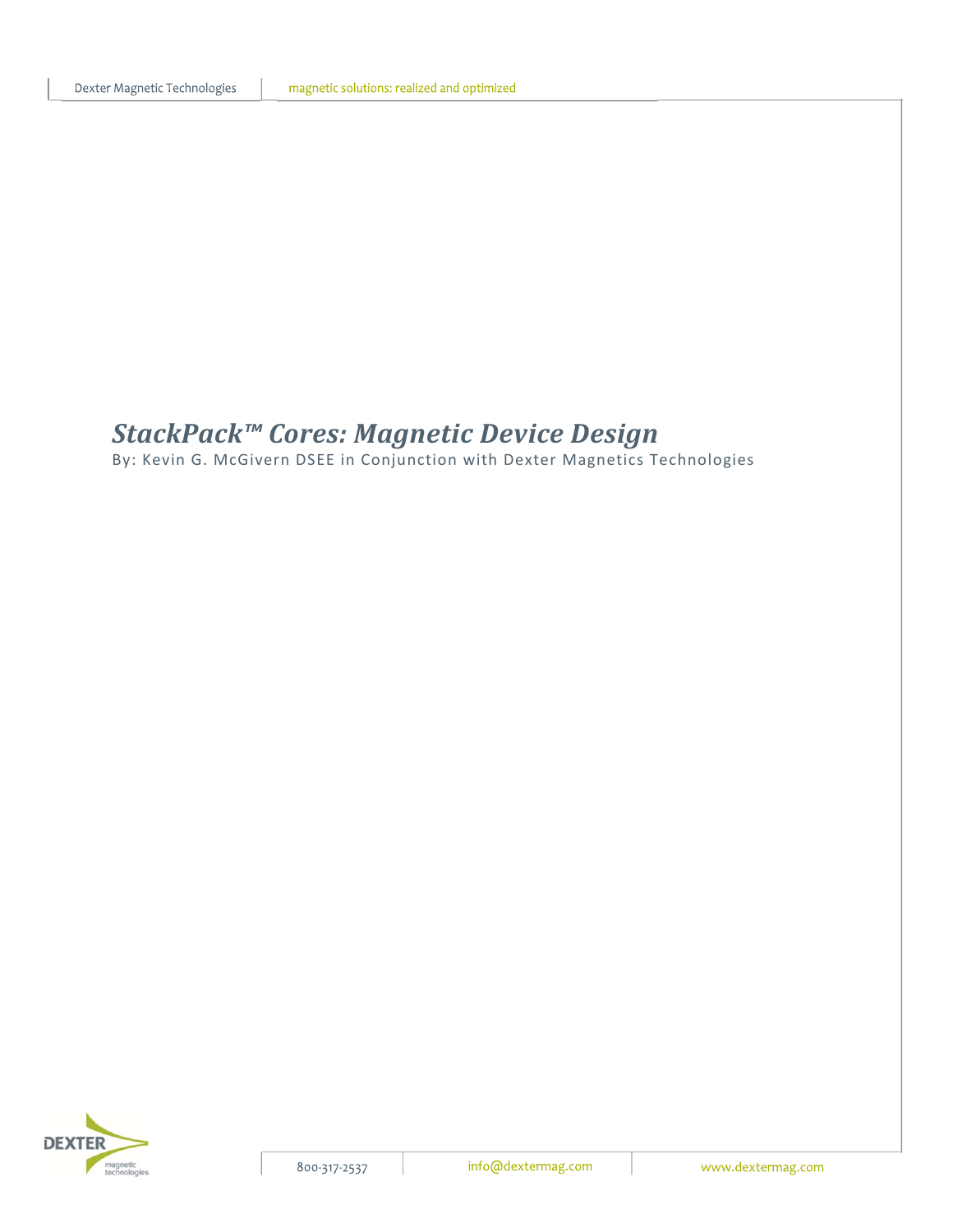## **Introduction**

In the power industry, there are many applications that require the use of "U" cores, or Special sizes of "E" Cores. The driving factor behind these requirements are the VA rating of the device being designed and/or the voltage level of the primary. The VA rating of a magnetic device determines WaAc required to minimize losses of the core. The primary voltage determines two characteristics of the core: The Ae of the core, (needs to be optimized to minimize the number of turns), and in conjunction with the VA rating, the size of the wire required. The main issue is that there are limited standard sizes available. Frequently a core is required that is not offered. There are two options to overcome this. The first, (and most expensive), is to have a custom core manufactured for you. While this may result an optimized solution, it can be cost prohibitive. The second option is the StackPack™ core. This provides a set of building blocks that can be used to create a design that can be put into production very easily.

## **Scope**

This paper and the accompanying presentation outline the characteristics required to design a magnetic device. Data will be provided on three different designs. The data is provided as a starting point to set the expectations of the designer. Some ideas will be presented to introduce concepts for sizing the design not only for the operating characteristics, but also the isolation requirements required by the system.

# **The StackPack™**

While there are companies that will provide bars to allow you to make a "custom" core, they typically do not have any way of securing the pieces together. They also need to be cut to the length that is required. The table 1 below shows the three components to the StackPack™, and the materials that are available. The advantage of the StackPack™ product is that the pieces are in standard sizes that allow a mechanical connection to be made to hold them in place.

| <b>Section</b> | <b>Material</b> | <b>Part Number</b> | <b>Size</b>                |
|----------------|-----------------|--------------------|----------------------------|
| Corner         | <b>N87</b>      | B67410A0250X187    | 1.58" L x 1.7" W x 1.35" H |
|                | N49             | B67410A0250X149    |                            |
| Leg            | N <sub>87</sub> | B62110A6018X087    | $1.23''$ ф х $1.78''$ Н    |
|                | N49             | B62110A6018X049    |                            |
| Spacer         | <b>N87</b>      | B67410A0249X187    | 1.78" L x 1.7" W x 1.35"H  |
|                | N49             | B67410A0249X149    |                            |

#### *Table 1: StackPack™ Components*

The material used for the experiments was the N87 material. In the next section data is presented on both the "Leg" and the "Spacer". What makes the StackPack™ unique is that a designer can mix and match to make any shape that is required. One could easily use either a single Leg or a single Spacer as the basis for an inductor or small transformer.

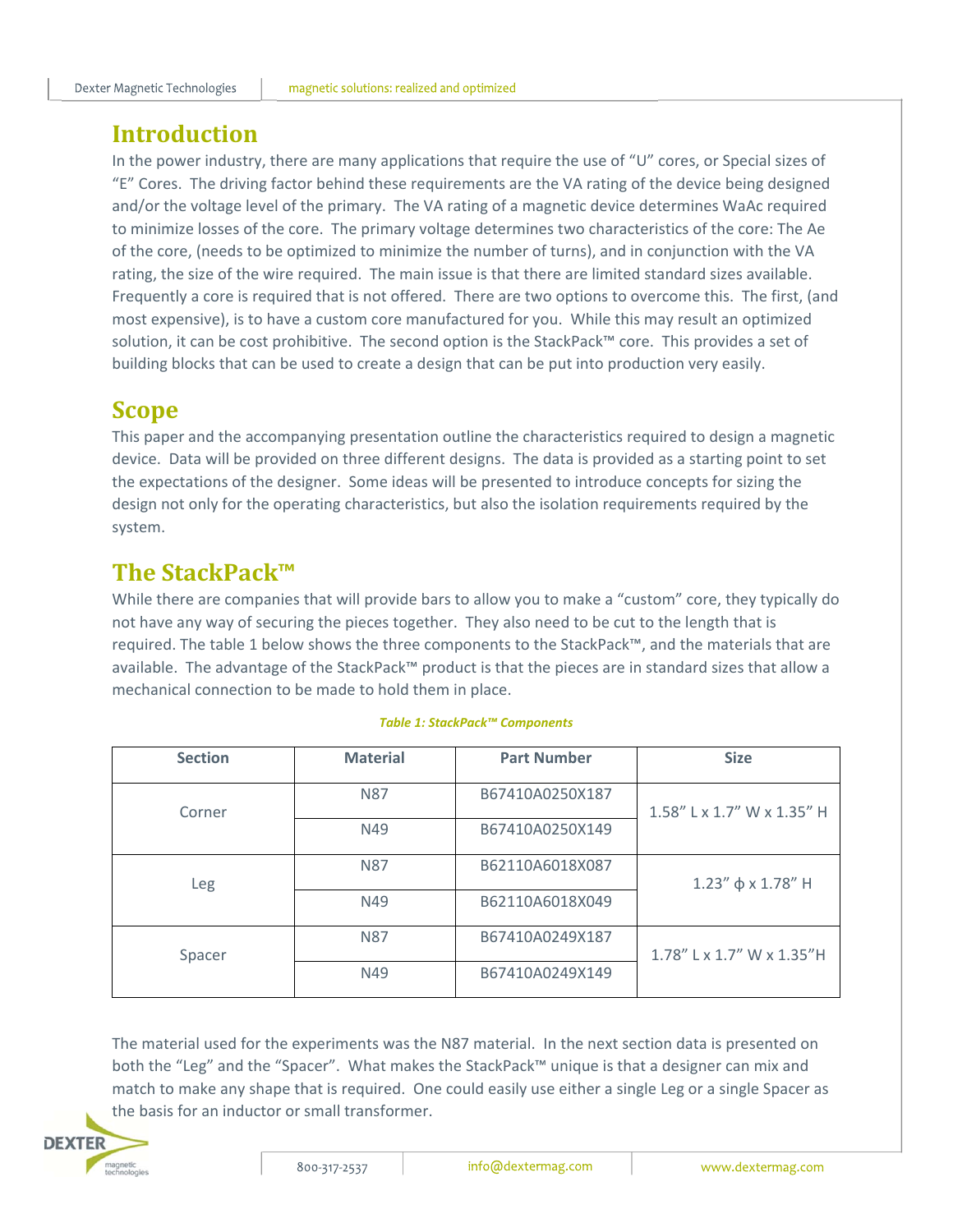# **Characteristics**

Testing was performed on different configurations of the components to determine the characteristics of each segment and various stacks.

### **Leg Characteristics**

Six legs were wound with 18 turns of wire as shown in figure 1 below.



After each leg was wound the inductance was measured From this the  $A_L$  was measured. The data is shown in Table 2. Note that the Ac, (also known as Ae), for this is 7.24cm<sup>2</sup>. Throughout the rest of this document this is the value that will be used in all equations.

| <b>STACK PACK PART</b> | # Turns | $A_{L}$ | <b>Variation</b> | <b>INDUCTANCE</b><br>(uH) |
|------------------------|---------|---------|------------------|---------------------------|
|                        | 18      | 136     | 100%             | 44.20                     |
|                        | 18      | 140     | 103%             | 45.30                     |
|                        | 18      | 133     | 98%              | 43.20                     |
| Leg                    | 18      | 135     | 99%              | 43.90                     |
|                        | 18      | 133     | 97%              | 43.00                     |
|                        | 18      | 140     | 103%             | 45.40                     |
| Calculated AL<br>Value | 136     | 136     | $+/-12%$         | 44.17                     |

#### *Table 2: Test Data for Single Leg*

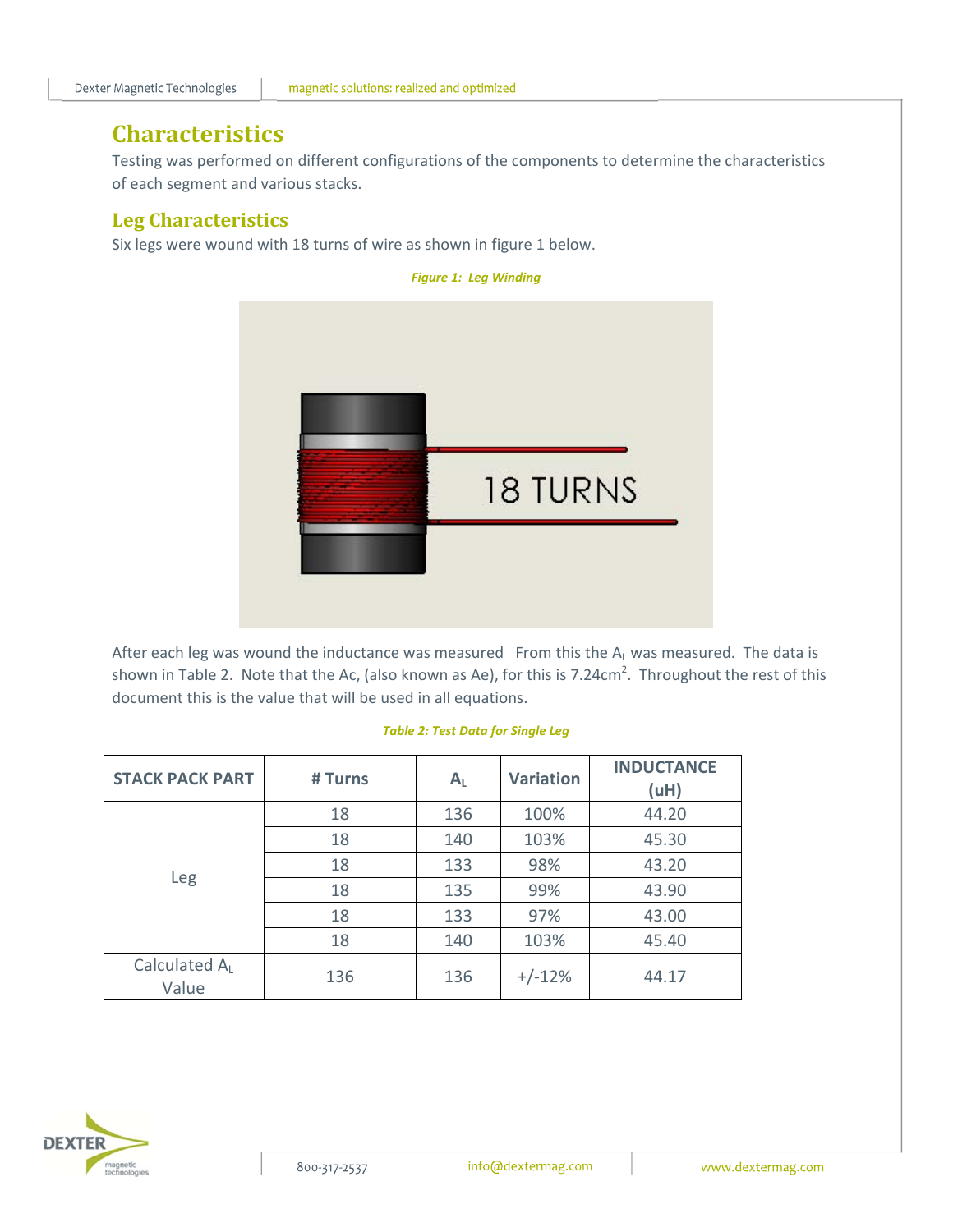### **Spacer Characteristics**

Six spacers were wound with 20 Turns of wire as shown in Figure 2. From this the  $A_L$  was measured. The data is shown in Table 3.



#### *Table 3: Spacer Winding Data*

| <b>STACK PACK PART</b> | # Turns | A <sub>L</sub> | <b>Variation</b> | <b>INDUCTANCE</b><br>(uH) |
|------------------------|---------|----------------|------------------|---------------------------|
|                        | 20      | 173            | 117%             | 69.1                      |
|                        | 20      | 161            | 109%             | 64.3                      |
|                        | 20      | 168            | 114%             | 67.2                      |
| Spacer                 | 20      | 158            | 107%             | 63.1                      |
|                        | 20      | 155            | 105%             | 61.8                      |
|                        | 20      | 148            | 100%             | 59                        |
| Calculated AL<br>Value | 160     | 160            | $+/-12%$         | 64.08                     |

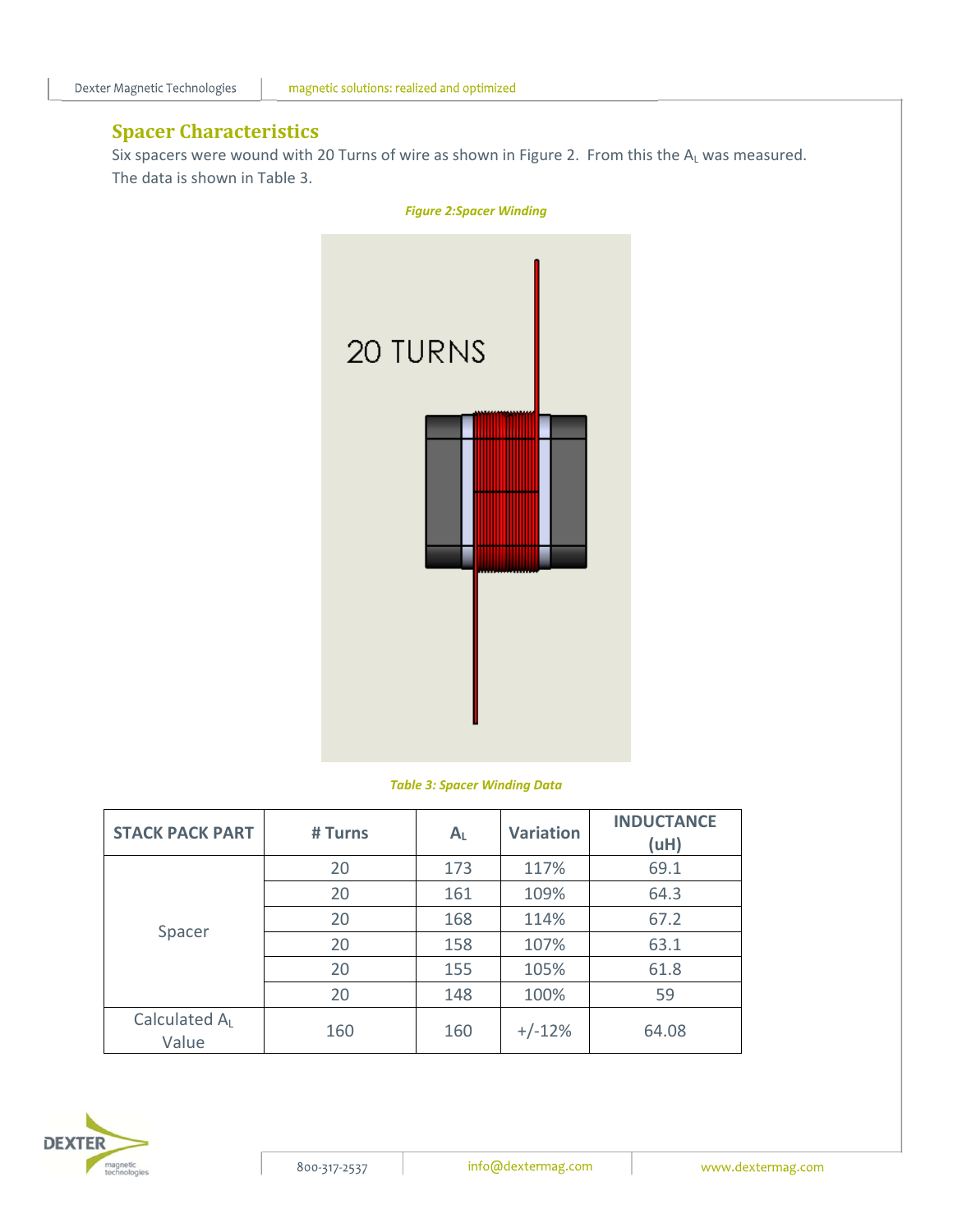#### **Leg and Two Corners**

Figure 3 shows the configuration of a stack comprised of two corner pieces and on leg. The leg used in this was one of the six that were previously wound. Data was taken at four different frequencies to measure the inductance and the increase in  $A_L$  due to the addition of the corners. The data for this is shown in Table 4.





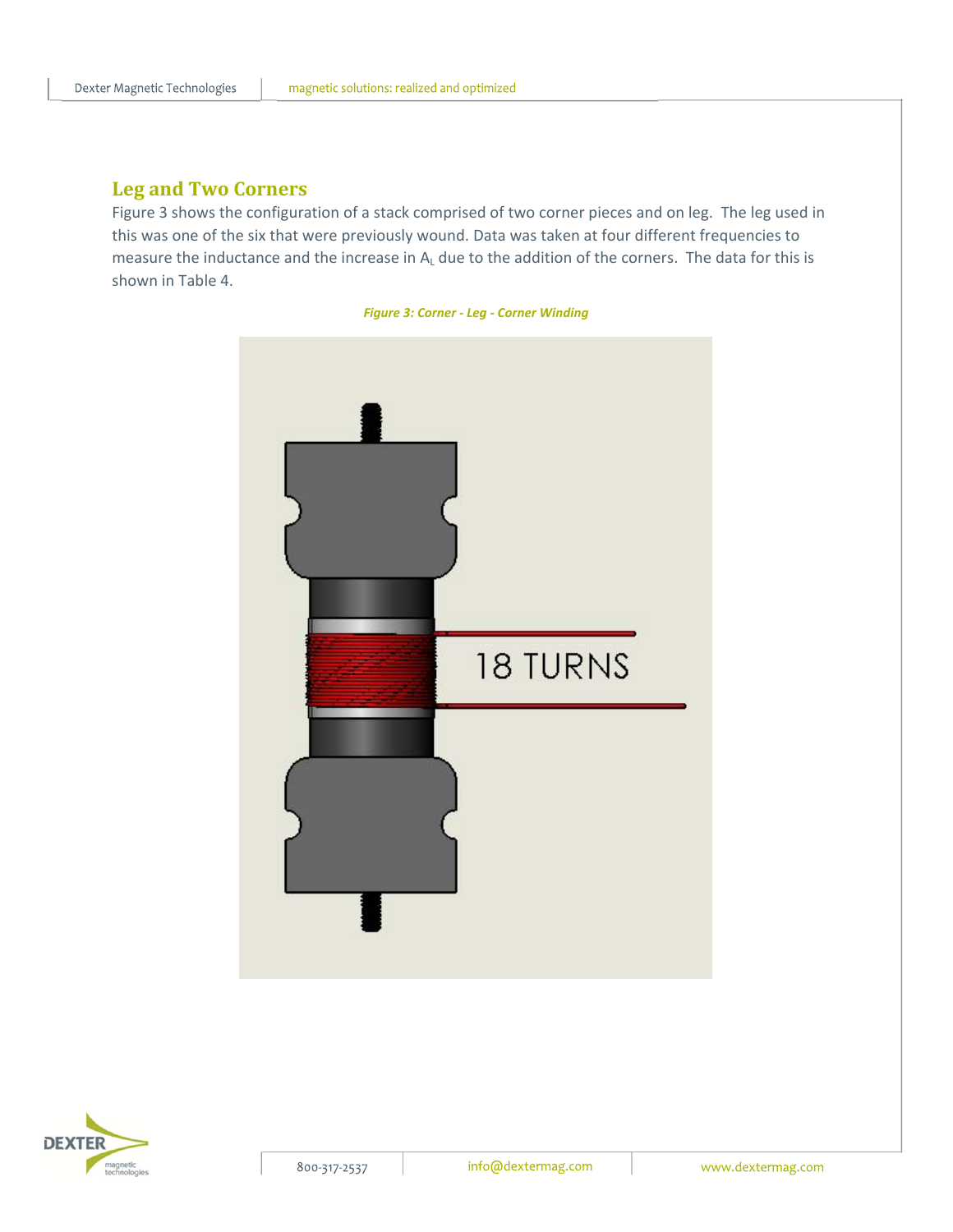### **Spacer and Two Corners**

Figure 4 shows the configuration of two corners and one spacer and the winding placement. One of the wound spacers from the previous section was used. Data for this configuration is shown in table 4.



#### *Table 4: Inductance Measurements*

|                             | <b>Inductance</b> |        |        |        |  |  |
|-----------------------------|-------------------|--------|--------|--------|--|--|
| Frequency                   | 1KHz              | 10KHz  | 100KHz | 150KHz |  |  |
| Leg                         | 46.152            | 45.92  | 45.72  | 45.57  |  |  |
| Spacer                      | 67.27             | 67.24  | 67.2   | 67.24  |  |  |
| Corner - Leg - Corner       | 100.8             | 100.7  | 100.5  | 100.45 |  |  |
| Corner - Spacer -<br>Corner | 128.4             | 127.29 | 125.5  | 123.1  |  |  |

#### *Table 5: AL Evaluation*

| <b>Frequency</b> | $AL$ for 1<br>Leg | AL for 1 Corner<br>- Leg - Corner | $\Delta A_L$ | $AL$ for 1<br><b>Spacer</b> | AL for 1 Corner -<br><b>Spacer - Corner</b> | $\Delta A_L$ |
|------------------|-------------------|-----------------------------------|--------------|-----------------------------|---------------------------------------------|--------------|
| 1KHz             | 142.44            | 311.11                            | 168.67       | 168.18                      | 321.00                                      | 152.83       |
| 10KHz            | 141.73            | 310.80                            | 169.07       | 168.10                      | 318.23                                      | 150.13       |
| 100KHz           | 141.11            | 310.19                            | 169.07       | 168.00                      | 313.75                                      | 145.75       |
| 150KHz           | 140.65            | 310.03                            | 169.38       | 168.10                      | 307.75                                      | 139.65       |

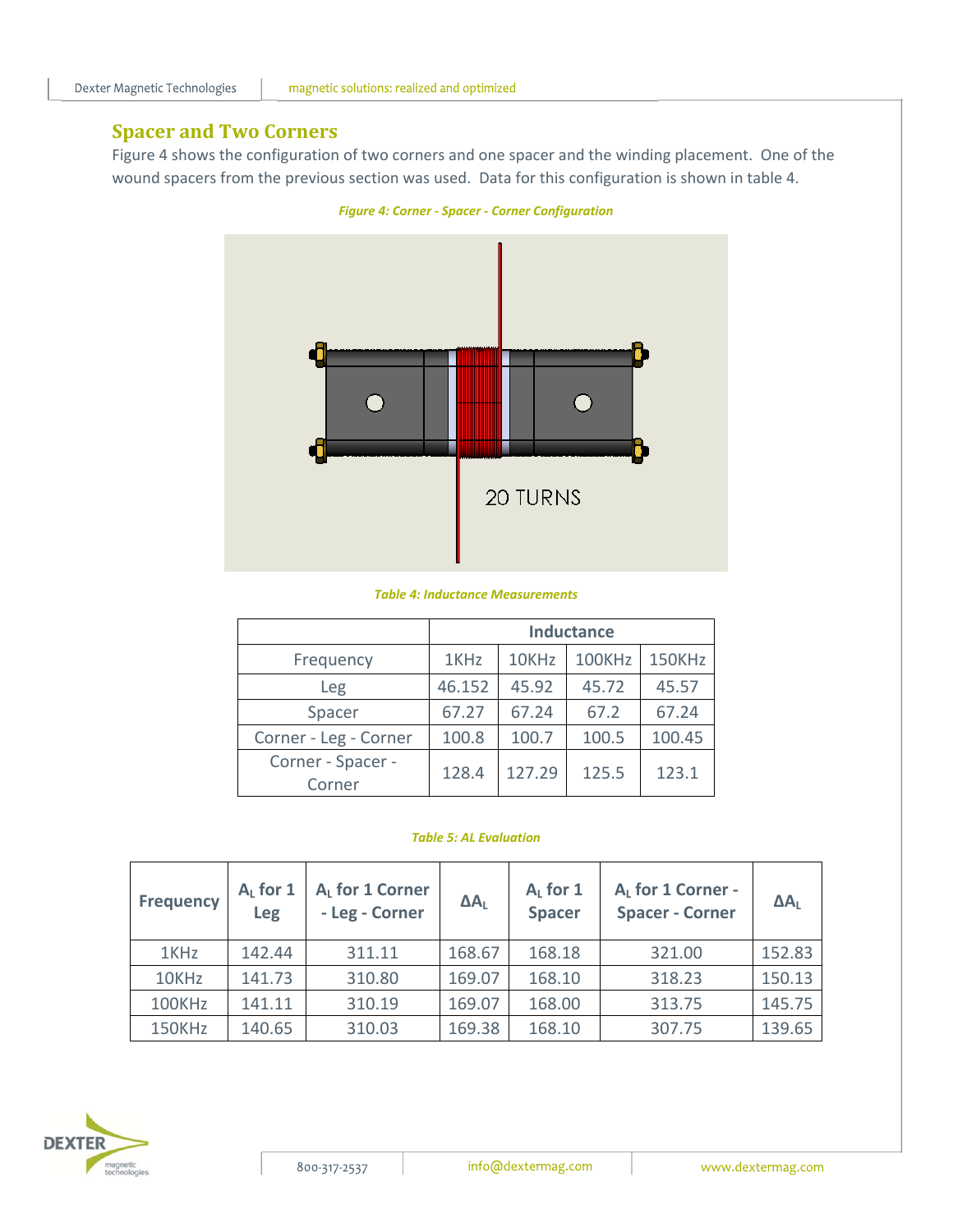### **Full Rectangle**

A complete rectangle was configured as shown in figure 7 below. This was built utilizing components from the previous sections. The data for this is shown in table 6.



*Figure 5: Rectangular Transformer*

#### *Table 6: Data for Configuration Shown in Figure 5*

| Rectangular Build: 2 Legs, 2 Spacers, 4 Corners                       |       |     |    |      |  |  |
|-----------------------------------------------------------------------|-------|-----|----|------|--|--|
| Inductance (mH)<br>Leakage Inductance (uH)<br><b>Turns</b><br>$A_{L}$ |       |     |    |      |  |  |
| Left Leg                                                              | 1.261 | 127 | 18 | 3892 |  |  |
| <b>Right Leg</b>                                                      | 1.259 | 136 | 18 | 3886 |  |  |
| <b>Top Section</b>                                                    | 1.578 | 136 | 20 | 3945 |  |  |
| <b>Bottom Section</b>                                                 | 1.577 | 136 | 20 | 3943 |  |  |

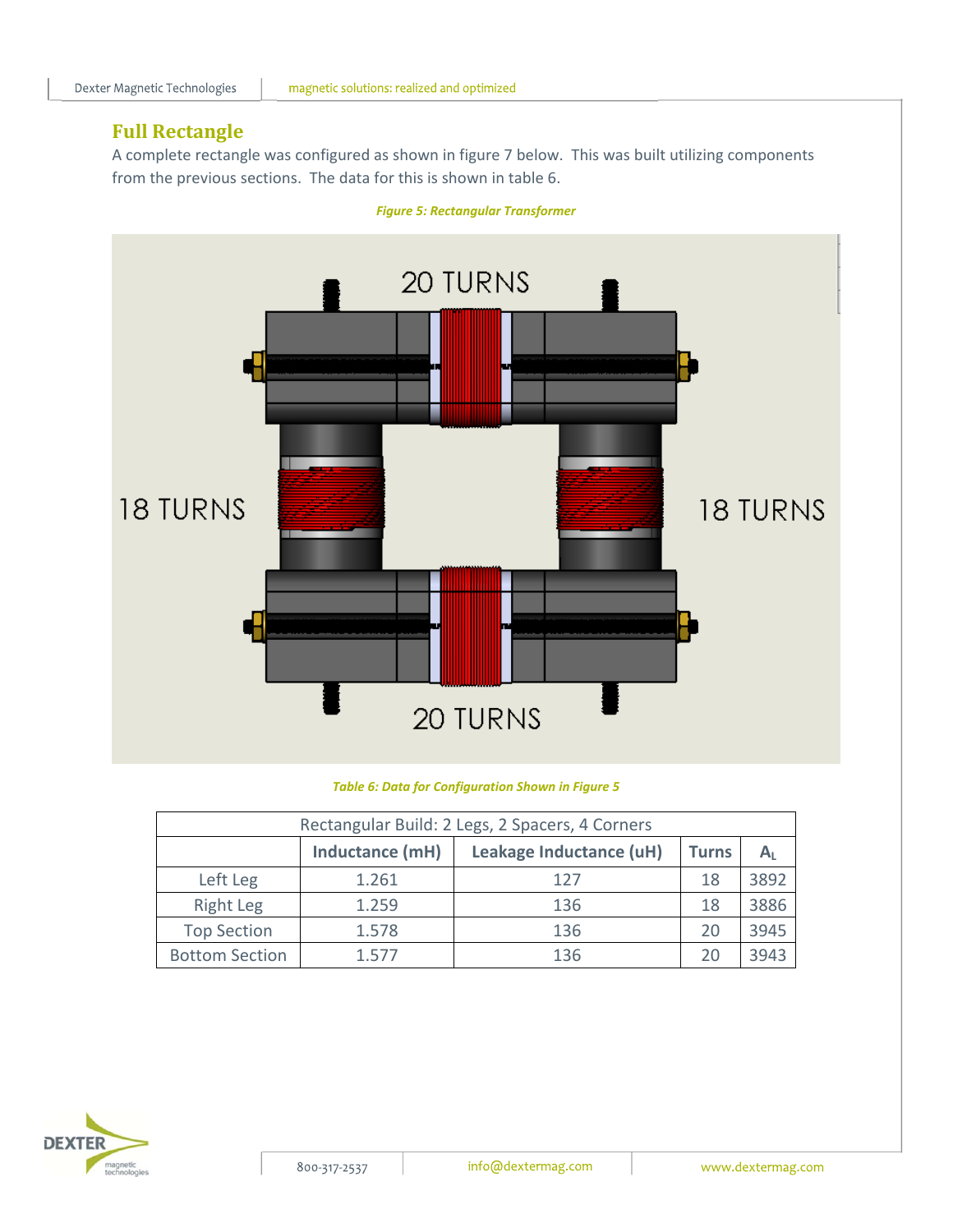### **Full Rectangle – Two Spacers and 2 Legs**

The final configuration to look at is a core comprised of four legs, four spacers, and four corners. This is shown in Figure 6.



*Figure 6: Four Legs, Four Spacers, Four Corners*

#### *Table 7: Data for Configuration in Figure 8*

| Rectangular Build: 4 Legs, 4 Spacers, 4 Corners |                                                                       |     |    |      |  |  |  |
|-------------------------------------------------|-----------------------------------------------------------------------|-----|----|------|--|--|--|
|                                                 | Inductance (mH)<br>Leakage Inductance (uH)<br><b>Turns</b><br>$A_{L}$ |     |    |      |  |  |  |
| Left Leg                                        | 1.605                                                                 | 128 | 18 | 4954 |  |  |  |
| Right Leg                                       | 1.607                                                                 | 129 | 18 | 4960 |  |  |  |
| <b>Top Section</b>                              | 1.978                                                                 | 170 | 20 | 4945 |  |  |  |
| <b>Bottom Section</b>                           | 1.976                                                                 | 169 | 20 | 494C |  |  |  |

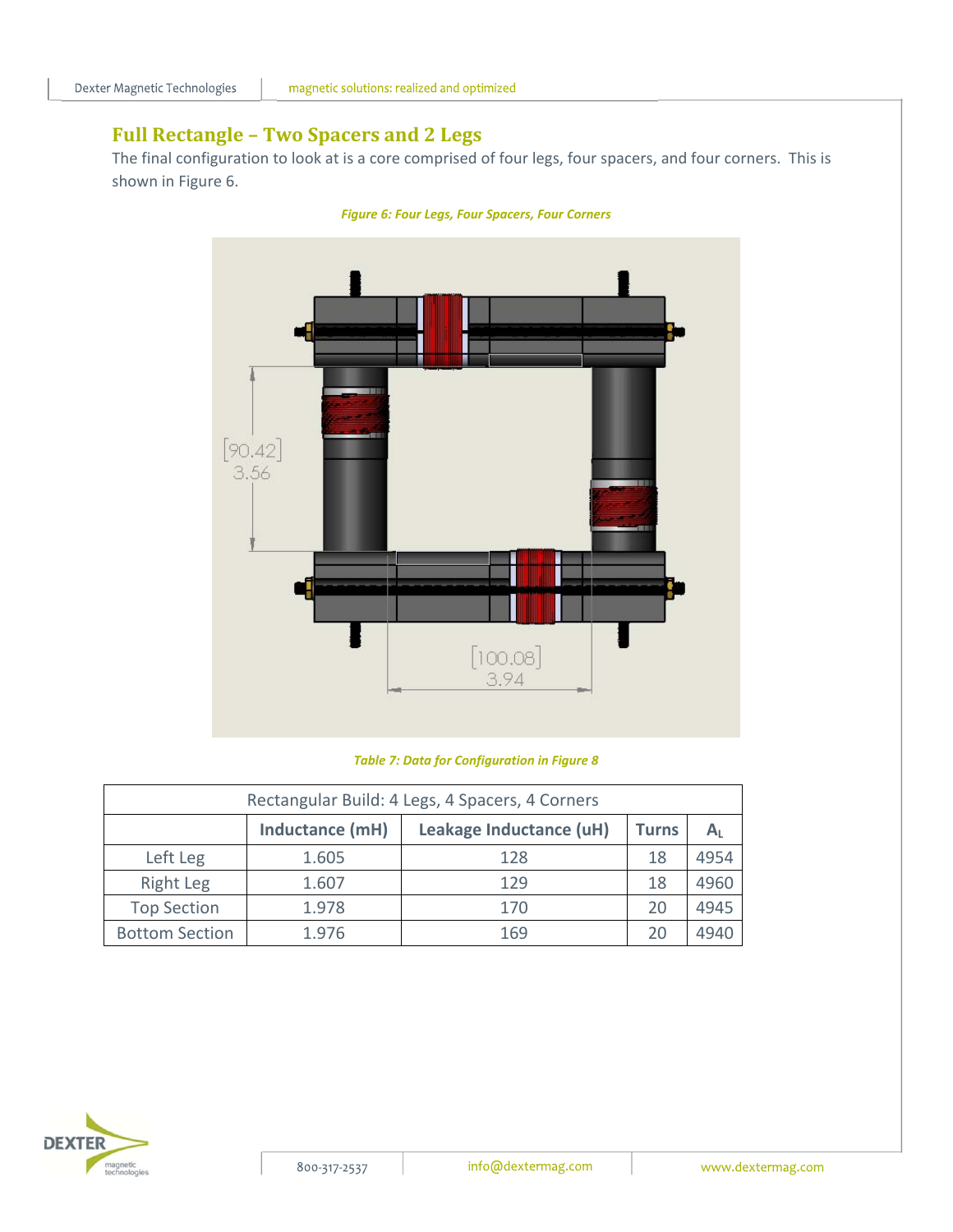## **Power Handling**

One of the key factors in designing High VA transformers and inductors is the value of WaAc. This is the product of the winding area and the effect cross sectional area of the core. This is written as:

 $WaAc = Wa * Ae$ . Where Wa is the winding area of the core and Ac, (also known as Ae), is the crosssectional area of the core. There are two ways of looking at the winding area. The first is the raw winding area. This is the area within the perimeter of the core. The second, and more useful, is to look at how much of the winding area can be filled in a production environment, this is the fill factor.

#### Example 1: WaAc

The figure 7 below shows the dimensions to be used for calculating the winding area. Note that the units to be used in this calculation is cm. The winding area is defined as the height of the window times the width of the window. For this configuration, the result is:

$$
Wa = 5.461 * 4.521 = 24.69 cm^2
$$

We know that from a practical standpoint the window cannot be wound to 100% of the window area. Depending on the manufacturing techniques and the equipment used the fill factor will vary. The value that I prefer is 75%. This will leave room for assembly and for insulation. In this example, we are using four windings. Let's assume that the windings on the spacers are used in parallel, and the windings on the legs are two separate windings. Each winding can now take up 1/3 of the winding area. First, we will calculate the effective winding area:  $Wa_{effective} = Fill Factor * Wa = 0.75 * 24.69 = 18.51$ . Now we calculate how much of the effective area can be used for each winding. This results in:  $Wa_{winding} = \frac{Wa_{effective}}{3} = \frac{18.51}{3} = 6.17cm^2$ . To calculate WaAc we substitute the Ac value of 7.24cm<sup>2</sup> into the equation:  $WaAc = 18.51cm^2 * 7.24cm^2 = 134.01cm^4$ 



*Figure 7: Winding Area*

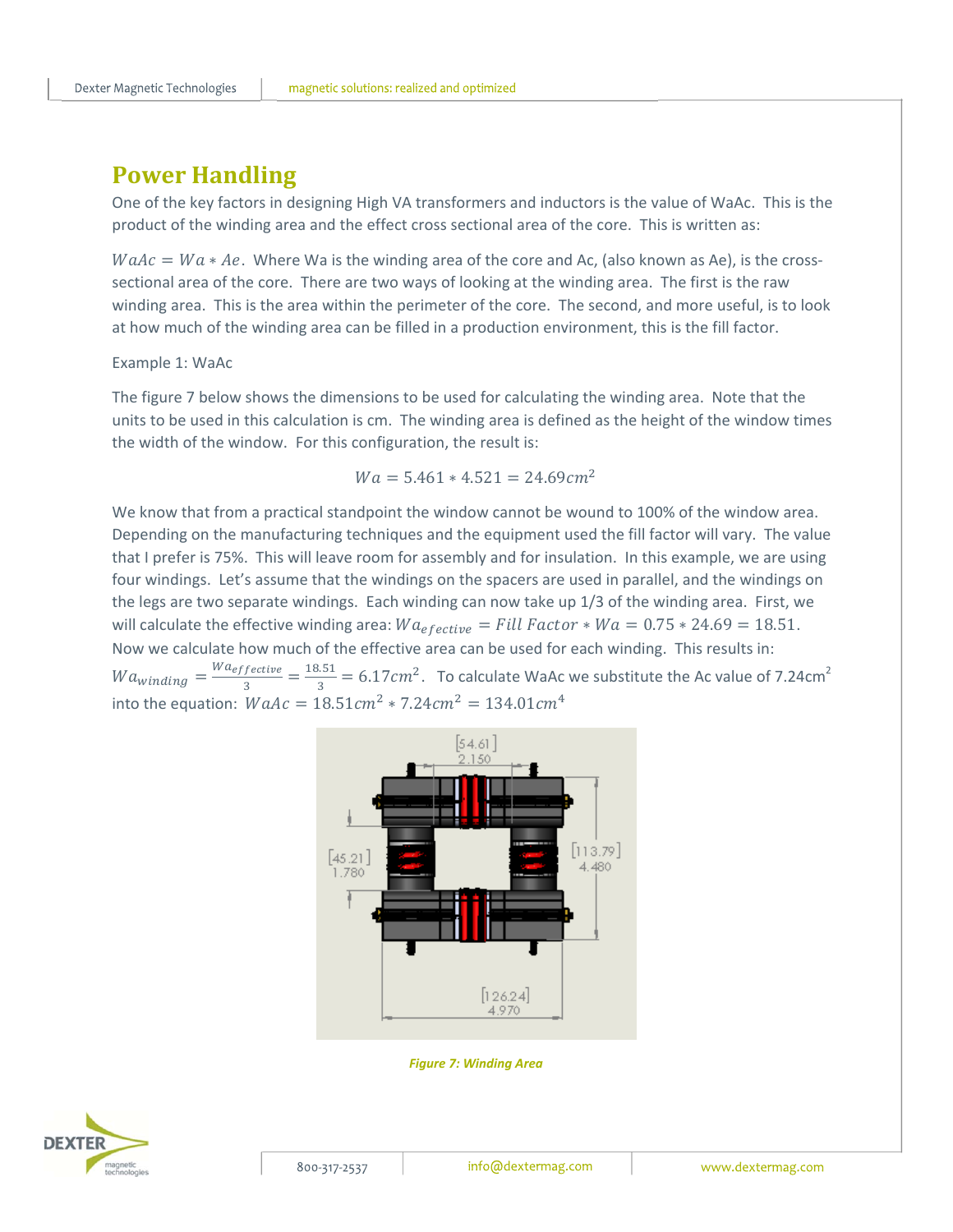magnetic solutions: realized and optimized

The table below shows the characteristics of five different configurations of the StackPack™ components. The configurations are shown in Figure 8.



*Figure 8: Configurations of StackPack™ Parts*

| Table 8: Characteristics of StackPack™ Parts |  |
|----------------------------------------------|--|
|----------------------------------------------|--|

| Configuration |                              | Ac<br>$\text{(cm}^2)$ | <b>Wa</b><br>$\text{(cm}^2)$ | <b>WaAc</b><br>$\text{(cm}^4)$ | <b>Volume</b><br>$\text{(cm}^3)$ | Weight<br>(kg) |
|---------------|------------------------------|-----------------------|------------------------------|--------------------------------|----------------------------------|----------------|
| A             | 4 corners, 4 Legs, 4 Spacers | 7.24                  | 90.49                        | 655.16                         | 607.6                            | 4.38           |
| B             | 4 Corners, 2 Legs, 4 Spacers | 7.24                  | 45.25                        | 327.58                         | 542.14                           | 3.9            |
|               | "E" Core                     | 7.24                  | 49.38                        | 357.50                         | 782.18                           | 5.63           |
| D             | 4 Corners, 4 Legs, 2 Spacers | 7.24                  | 49.38                        | 357.50                         | 478.69                           | 3.45           |
| F             | 4 Corners, 2 Legs, 2 Spacers | 7.24                  | 24.69                        | 178.75                         | 413.22                           | 2.98           |